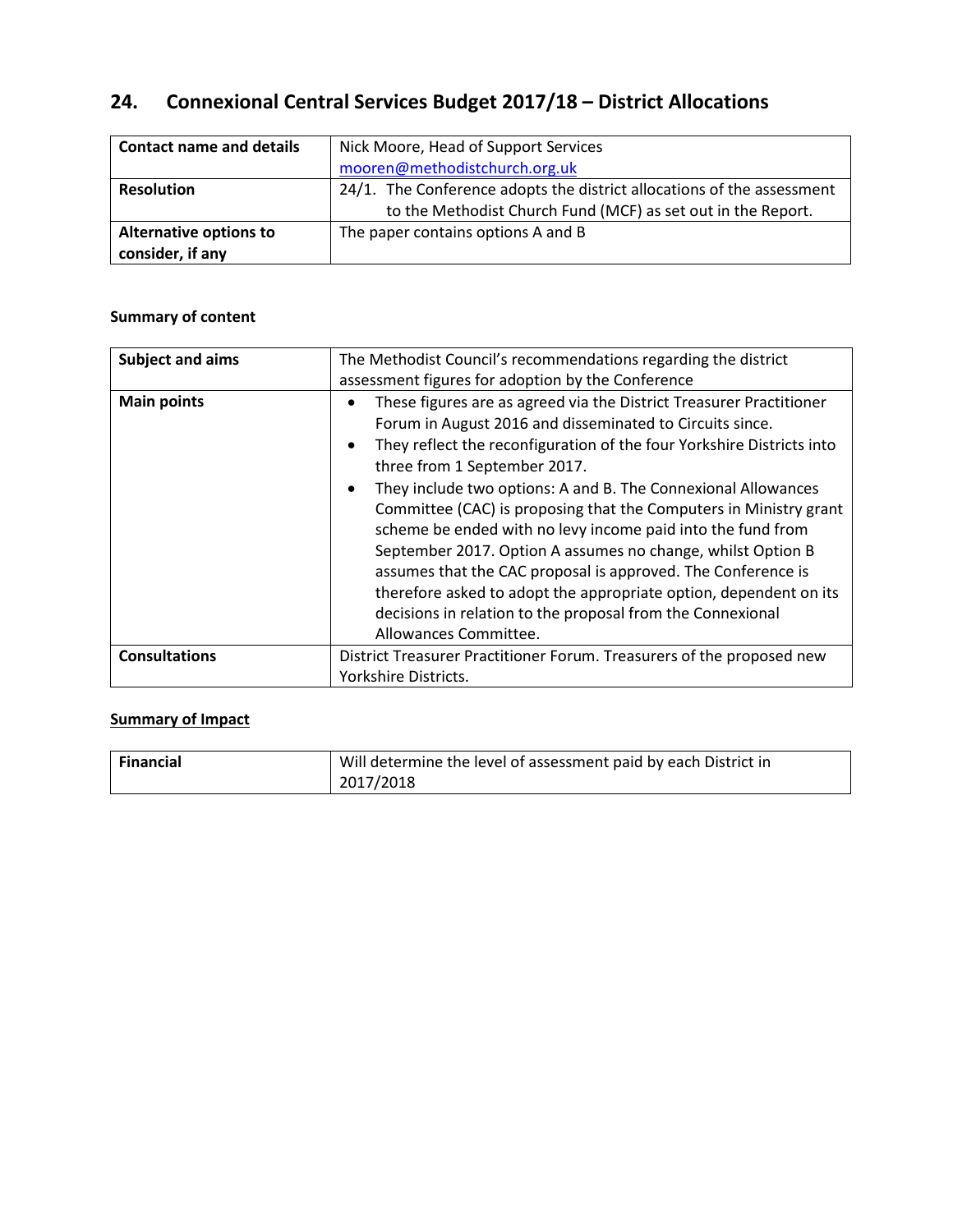# **Option A (Including Computers for Ministry)**

|                | <b>District</b>            | Assessment | Safeguarding | Computer<br>levy | <b>Sabbatical</b><br>levy | <b>Total</b> |
|----------------|----------------------------|------------|--------------|------------------|---------------------------|--------------|
| 1              | Cymru                      | 51,572     | 428          | 900              | 300                       | 53,200       |
| $\overline{c}$ | Wales                      | 439,490    | 3,810        | 7,800            | 2,600                     | 453,700      |
| 5              | Birmingham                 | 498,844    | 4,056        | 7,650            | 2,550                     | 513,100      |
| 6              | <b>Bolton and Rochdale</b> | 283,448    | 2,213        | 4,200            | 1,400                     | 291,261      |
| 7              | <b>Bristol</b>             | 568,871    | 4,629        | 8,250            | 2,750                     | 584,500      |
| 9              | Cumbria                    | 203,424    | 1,776        | 3,600            | 1,200                     | 210,000      |
| 10             | Channel Islands            | 91,561     | 729          | 1,500            | 500                       | 94,290       |
| 11             | Chester and Stoke          | 439,224    | 3,176        | 5,700            | 1,900                     | 450,000      |
| 12             | Cornwall                   | 361,420    | 2,841        | 4,650            | 1,550                     | 370,461      |
| 13             | Darlington                 | 354,628    | 2,772        | 5,100            | 1,700                     | 364,200      |
| 14             | East Anglia                | 500,371    | 3,729        | 7,350            | 2,450                     | 513,900      |
| 15             | Isle of Man                | 60,403     | 497          | 900              | 300                       | 62,100       |
| 17             | Lincolnshire               | 305,862    | 2,238        | 4,350            | 1,450                     | 313,900      |
| 18             | Liverpool                  | 365,269    | 2,731        | 5,250            | 1,750                     | 375,000      |
| 19             | Manchester and Stockport   | 510,049    | 4,108        | 7,650            | 2,550                     | 524,357      |
| 20             | Newcastle                  | 484,740    | 3,960        | 7,500            | 2,500                     | 498,700      |
| 21             | Lancashire                 | 443,481    | 3,619        | 7,200            | 2,400                     | 456,700      |
| 22             | Nottingham and Derby       | 577,097    | 4,703        | 8,700            | 2,900                     | 593,400      |
| 23             | Northampton                | 646,471    | 5,329        | 10,650           | 3,550                     | 666,000      |
| 24             | Plymouth and Exeter        | 478,320    | 3,724        | 7,350            | 2,450                     | 491,844      |
| 25             | Sheffield                  | 492,557    | 3,283        | 5,850            | 1,950                     | 503,640      |
| 26             | Southampton                | 577,696    | 4,536        | 8,250            | 2,750                     | 593,232      |
| 27             | Yorkshire West             | 758,702    | 5,943        | 11,435           | 2,200                     | 778,280      |
| 28             | Wolverhampton and          | 506,380    | 4,120        | 7,800            | 2,600                     | 520,900      |
|                | Shrewsbury                 |            |              |                  |                           |              |
| 29             | Yorkshire North and East   | 572,404    | 4,290        | 8,215            | 2,400                     | 587,309      |
| 31             | Scotland                   | 146,601    | 1,099        | 2,400            | 800                       | 150,900      |
| 32             | Shetland                   | 18,061     | 139          | 300              | 100                       | 18,600       |
| 34             | Bedfordshire, Essex and    | 502,716    | 4,044        | 7,950            | 2,650                     | 517,360      |
|                | <b>Herts</b>               |            |              |                  |                           |              |
| 35             | London                     | 1,189,521  | 9,287        | 18,000           | 6,000                     | 1,222,808    |
| 36             | South East                 | 736,569    | 5,481        | 10,200           | 3,400                     | 755,650      |
|                | <b>Total</b>               | 13,165,750 | 103,292      | 196,650          | 63,600                    | 13,529,292   |